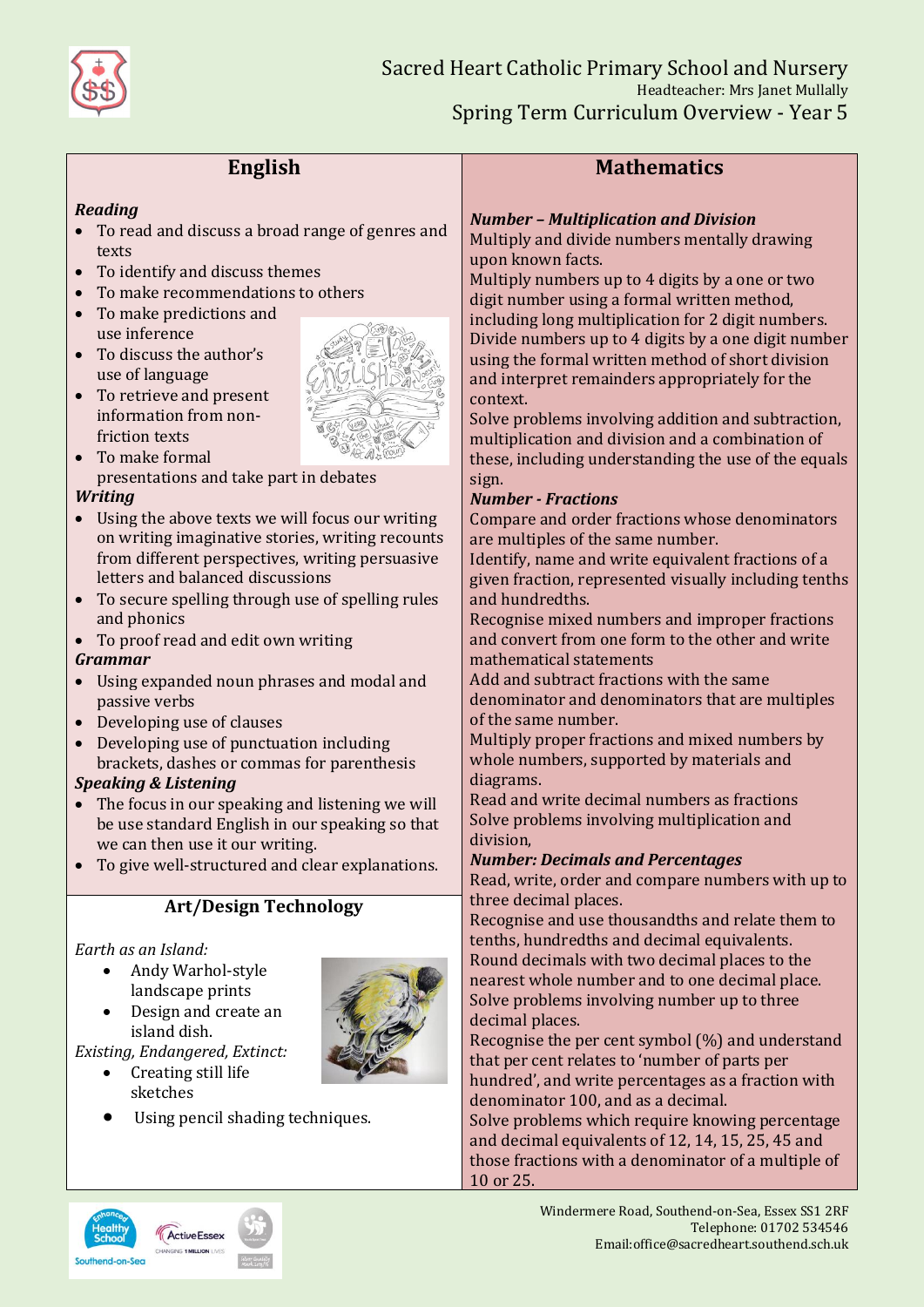

**ActiveEsset** 

Southend-on-Sea